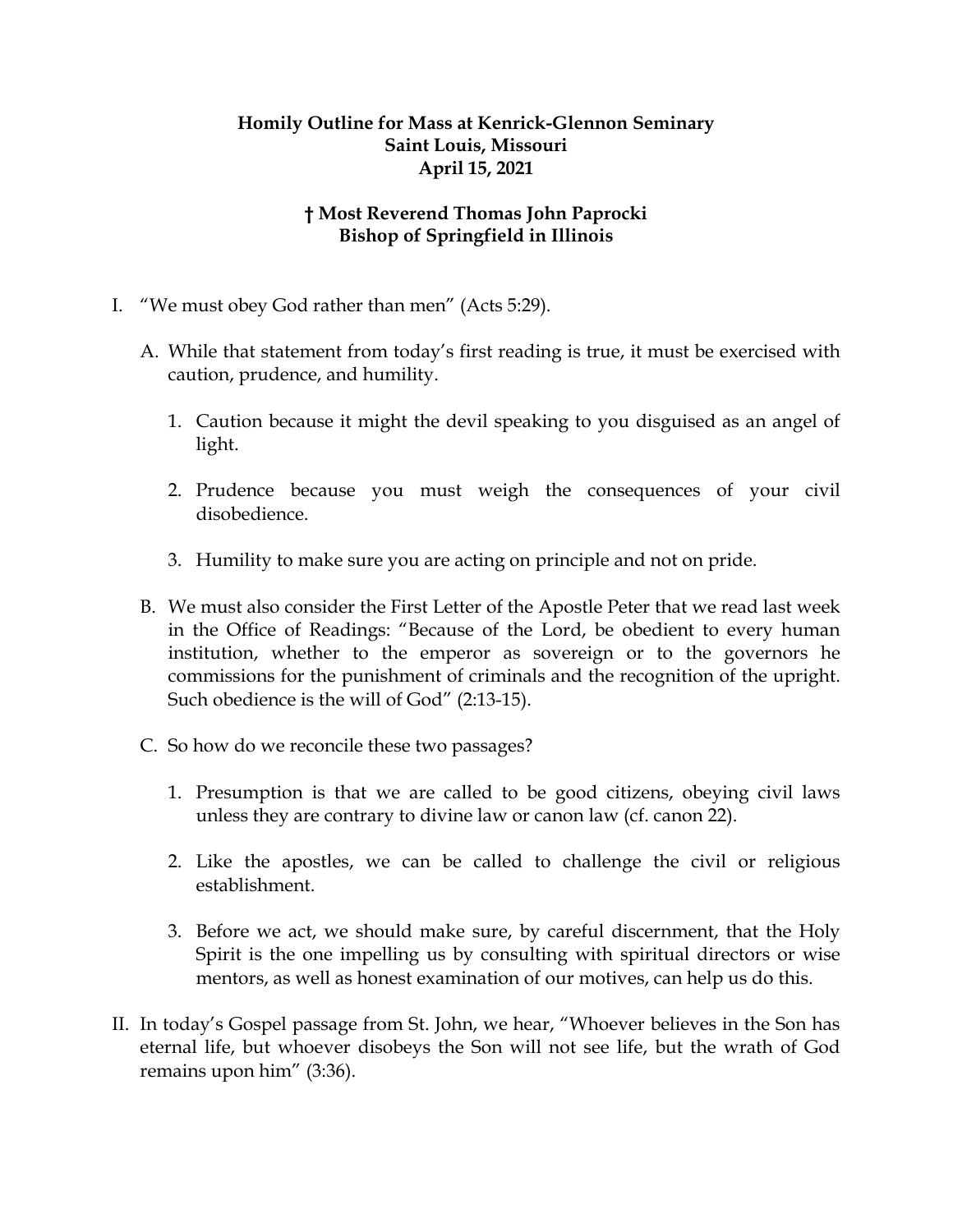- A. This has implications for our belief in the resurrection of the body, which is good for us to reflect on during the Easter season.
- B. To whom does the "resurrection of the dead" that we profess in the Creed refer?
	- 1. Jesus taught that "all who are in the tombs will hear his voice and will come out, those who have done good deeds to the resurrection of life, but those who have done wicked deeds to the resurrection of condemnation" (John 5:28-29).
	- 2. Contrary to what the Church has taught through most of her history, in recent years some theologians and Christian denominations, such as the Unitarians and Universalists, have suggested that no one is in hell, but everyone will go to heaven. This is called universal salvation.
	- 3. Our Lord's reference to "the resurrection of condemnation" indicates rather clearly that not everyone will go to "the resurrection of life," but only "those who have done good deeds."
	- 4. Jesus also states elsewhere in the Bible, "But I tell you, if you do not repent, you will all perish" (Luke 13:3).
		- a. Someone followed up on that statement by asking Jesus, "Lord, will only a few people be saved?"
		- b. He answered them, "Strive to enter through the narrow door, for many, I tell you, will attempt to enter but will not be strong enough" (Luke 13:23- 24). "How narrow the gate and constricted the road that leads to life. And those who find it are few" (Matthew 7:14).
- C. We must also be aware of the consequences for evangelization if it is commonly accepted that everyone will go to heaven regardless of how sinful they have been and without ever repenting of their sins.
	- 1. If I am going to heaven no matter how much evil I do in this life and I never repent of those sins, why bother going to church? Why follow the Ten Commandments? Why should I love my neighbor?
	- 2. Actually, the Catholic Church teaches that it is a sin against the First Commandment to believe that you will go to heaven no matter what you do in this life; that is called the sin of presumption, because the sinner presumes God's mercy without repenting and asking for forgiveness.